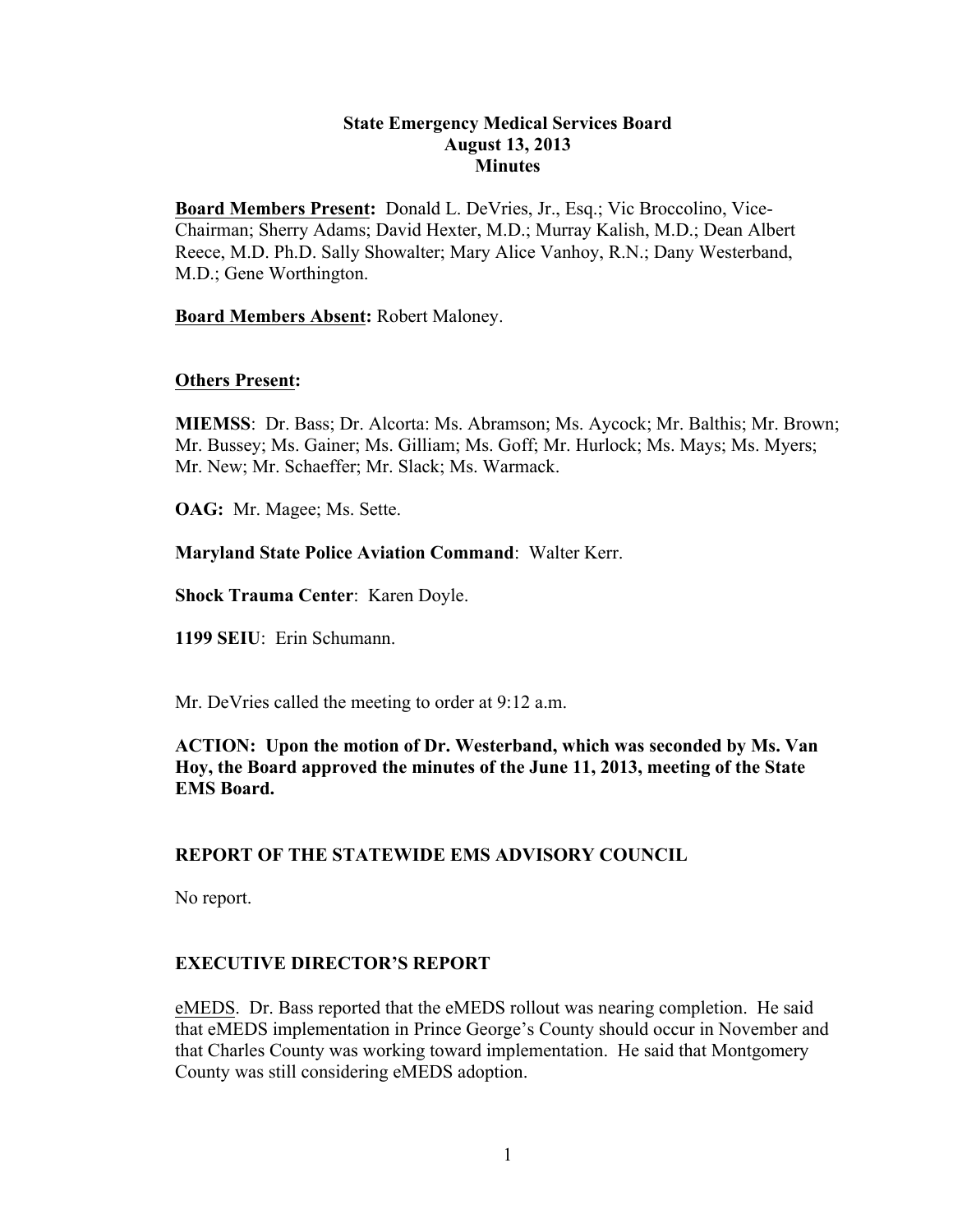MIEMSS Communication Project. Dr. Bass reported that the MIEMSS Communication Project was well underway and moving ahead.

Draft EMS Plan. Dr. Bass reported that MIEMSS had held meetings in Regions I, III and IV to receive comments on the draft EMS Plan. He said that meetings in the remaining regions would be held in the next few weeks, after which the comments received would be compiled and reviewed.

Ambulance Safety. Dr. Bass announced that MIEMSS will hold the next Ambulance Safety Summit on November 5, 2013.

MIEMSS Learning Management System (LMS). Dr. Bass said that the vendor that hosts the MIEMSS LMS had experienced a hacking event and had elected to shut down their server that housed our LMS. Dr. Bass said that, as a result, MIEMSS would be migrating to a new educational platform that will include all the previously-available programs.

#### **LEGISLATIVE REPORT**

No report.

#### **SHOCK TRAUMA CENTER REPORT**

Ms. Doyle submitted a written report to the Board. She reported that patient volumes for FY13 were decreased from last year's, but OR cases had increased over the same period. She said that FY13 neurotrauma cases were increased over FY12. Ms. Doyle also reported that interhospital transfers to STC had increased over the year. She noted that Trauma Registry data indicated that trauma volumes were also down for all trauma centers, with the exception of Prince George's Hospital and Western Maryland. She said that Shock Trauma physicians also staff the trauma service at Prince George's Hospital. She reported that STC admissions by air had also decreased 13%. She also noted that volumes for the Hyperbaric Chamber had decreased, most likely due to the ambulatory wound chambers that are now located across the State.

Ms. Doyle summarized the education, outreach, and prevention activities for the STC. She reported that Ms. Jaime Huggins was now working with TransCare and thanked her for all her hard work on behalf of STC.

#### **MSP AVIATION COMMAND UPDATE**

Lt. Walt Kerr presented a written report. He said that the  $8<sup>th</sup>$  AW-139 should be delivered within the week. He said that the transition to the new fleet was in progress at the Frederick base where nighttime training was underway, which should take about a week to complete. He noted that the tracker beam light on the AW-139's had not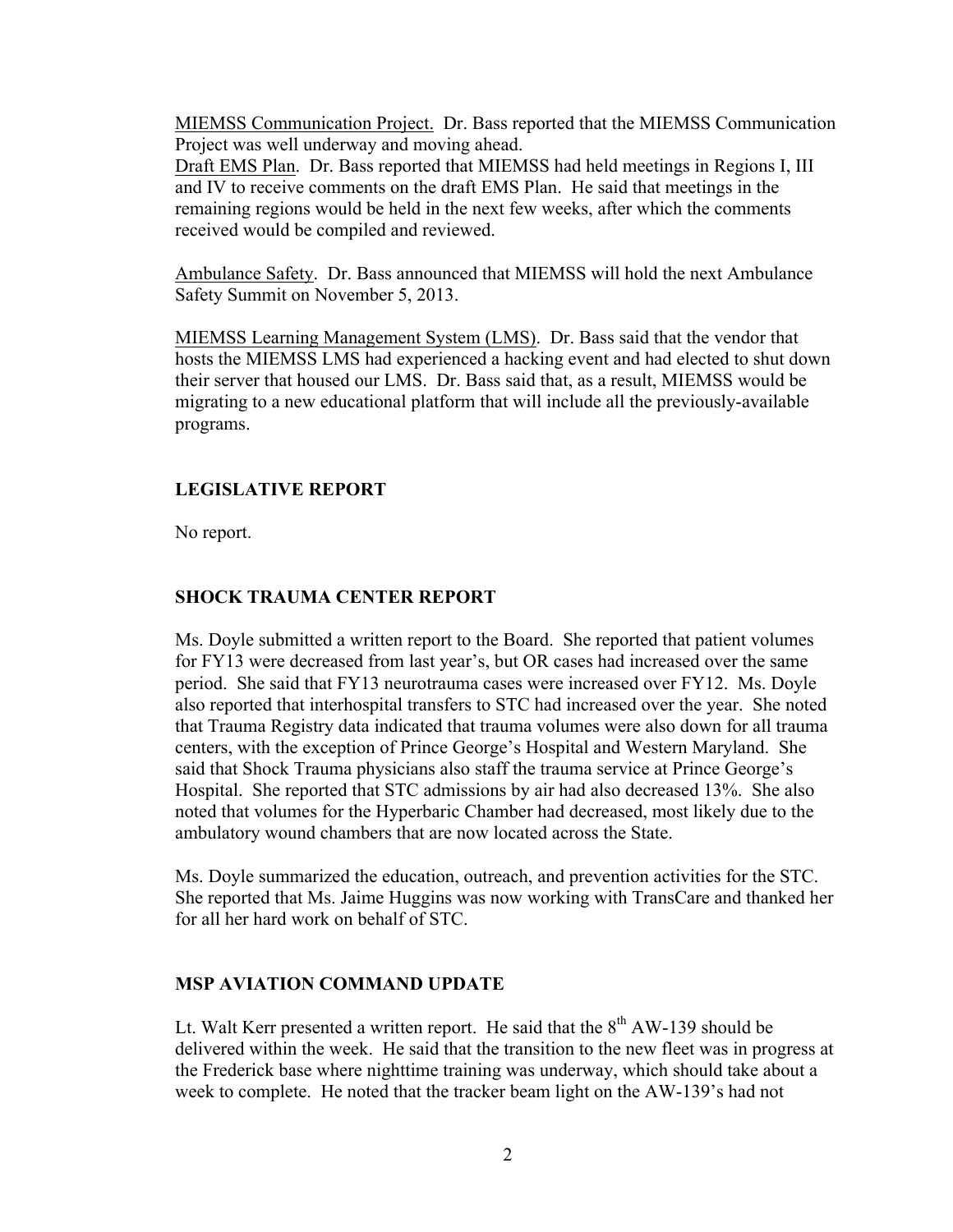worked out as planned; as a result, pilots would be using night vision goggles (NVG) instead. He said that while some MSPAC pilots had experience with NVG, others did not; consequently, MSP were providing NVG training for those pilots. He reported that the transition had also begun for Trooper 6. He expected that the transition for this base would be completed more quickly than Frederick.

Lt. Kerr also reported that MSPAC was working with the Department of Budget  $\&$ Management to secure the needed positions for the Second-in-Command (SIC) pilot. He said that MSPAC anticipates that those positions will be relatively easy to fill, since fewer flight hours are required as a prerequisite. He said that many returning veterans with flight experience would fit this category. Regarding recruitment of pilots, he said that MSPAC has identified six candidates who are being actively recruited. He noted that MSPAC pilot training typically takes about three months after hiring.

He noted that with the AW-139s, MSPAC's medevac service is now a 4-person operation, instead of a 2-person operation. For that reason, crew coordination is even more important, and training to ensure crew coordination was going very well. He also noted that with the transition to the new fleet, MSPAC was becoming a more regionalized aeromedical service, with allied bases that are close geographically and personnel moving in and out of allied bases, as needed.

Mr. DeVries said that the transition to the new AW-139 fleet was a significant challenge. He said that the Board had reconvened its Helicopter Committee to help try to coordinate the challenges presented by the transition for statewide EMS operations.

# **MARYLAND STATE FIREMEN'S ASSOCIATION**

No report.

# **NEW BUSINESS**

Toward Zero Deaths. Dr. Bass summarized the "Toward Zero Deaths" program – a national safety program with the goal of reducing highway fatalities in each state, as well as nationally. He noted that over the years, much progress has been made to reduce these fatalities, but there is more than can be done. He said that SEMSAC had endorsed the Toward Zero Deaths Policy Resolution Board and asked the Board to do the same.

# **Upon the motion of Dr. Kalish, which was seconded by Ms. Showalter, the Board unanimously endorsed the Toward Zero Deaths Policy Resolution.**

Optional Jurisdictional Protocol for EMT – Naloxone. Dr. Alcorta introduced MIEMSS' new Protocol Administrator, Mr. Ian Bussey. Dr. Alcorta distributed an updated "Intranasal Naloxone for BLS Providers Optional Supplemental Program." He said that legislation passed during 2013 had established the ability of lay individuals to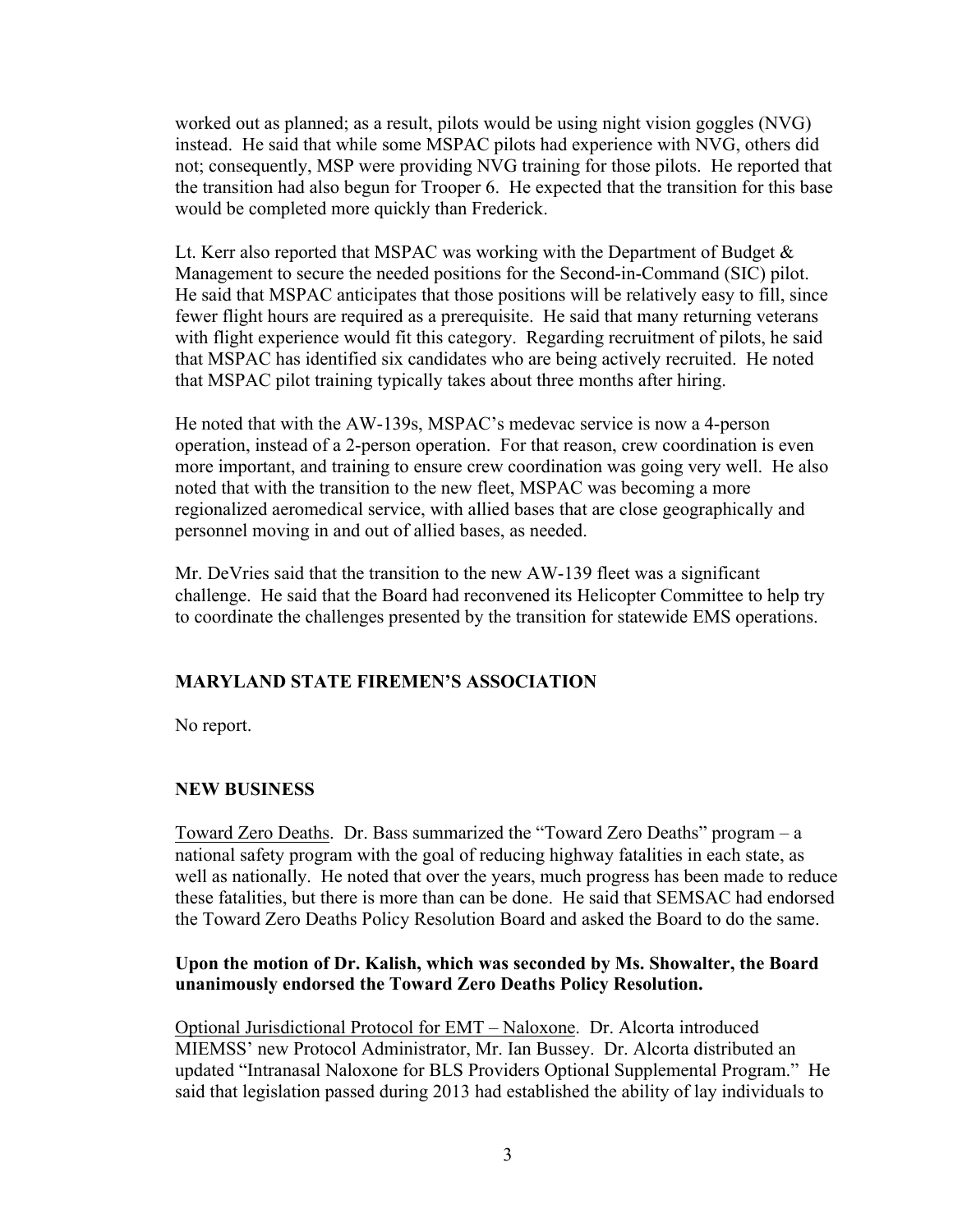administer Naloxone to overdose victims. He said that Maryland Protocols currently permitted only ALS personnel to administer Naloxone, but that BLS personnel are typically first to arrive on the scene. He said that the Protocol Committee had approved an Optional Jurisdictional Protocol that would allow EMTs and EMRs to administer intranasal Naloxone and said that it would be standard for all EMTs beginning in July 2014. He said that there is a similar program in New York for EMTs that had been very successful. He noted that some jurisdictions are experiencing an increase in overdose of opioids and was very interested in permitting BLS personnel to administer Naloxone.

Ms. Vanhoy said that she agreed the protocol was much needed. She noted that the protocol should address Naloxone administration via either vial or syringe, but as drafted, only addressed administration via vial. She also said that the availability of Naloxone would be an issue, since it has been in short supply. Dr. Alcorta agreed that the protocol should be modified to include syringe-based administration.

## **Upon the motion of Dean Reece, which was seconded by Mr. Broccolino, the Board approved the "Intranasal Naloxone for BLS Providers Optional Supplemental Program" with the change proposed by Ms. Van Hoy.**

COMAR Regulation Changes. Mr. Magee asked the Board to approve two changes to COMAR regulations. The first change would incorporate by reference in COMAR regulations: (1) the 2013 Maryland Medical Protocols for Emergency Medical Services Providers; and (2) the Maryland State Trauma Registry Data Dictionary for Burn Patients – 2012 Edition. The second change would change the COMAR definition of an electronic ambulance information system from "EMAIS" to "eMEDS."

#### **Upon the motion of Dr. Kalish, which was seconded by Ms. Vanhoy, the Board approved the proposed modifications to COMAR 30.01.01.01 and .02.**

#### **OLD BUSINESS**

Proposed Amendment to COMAR 30.03.04.04. Dr. Bass said that the proposed modification to the regulations would require the submission of an eMEDS patient care report to MIEMSS, instead of submission of data "in a form acceptable to MIEMSS." He said that the transition to eMEDS had been underway for several years and that nearly all jurisdictions had adopted the use of eMEDS as their patient care reporting system. He said that the proposed regulation would become effective December 31, 2013, indicating the final date for jurisdictions to adopt eMEDS. He said that Montgomery County is considering adopting eMEDS, and the new regulation should help nudge them into compliance in that regard.

Ms. Vanhoy said that the lack of uniform submission of prehospital care data is detrimental to conducting research and securing funding for research. Ms. Adams said that from a public health perspective, everything is data driven, and there is a great need for statewide prehospital data.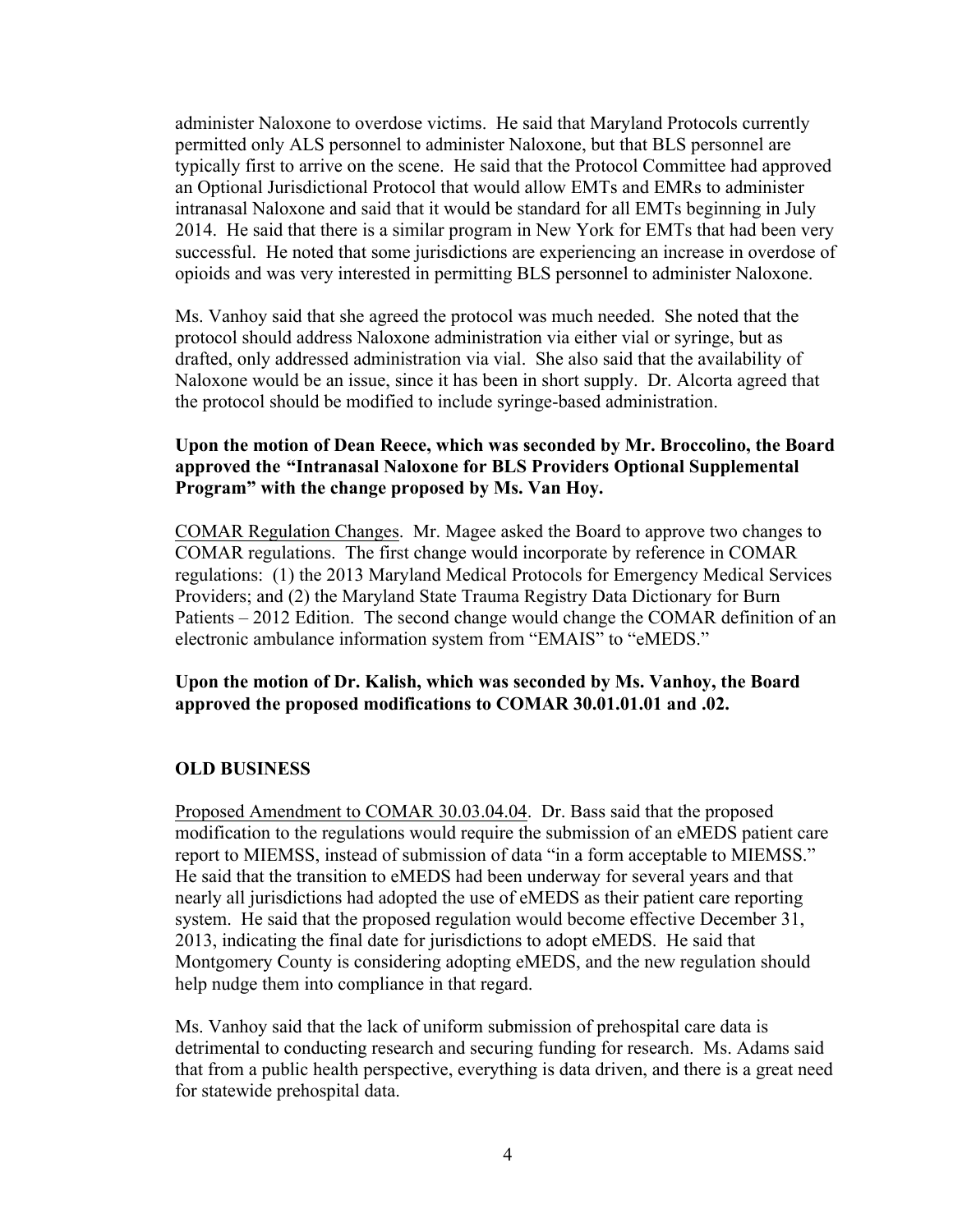# **Upon the motion of Ms. Vanhoy, which was seconded by Ms. Showalter, the Board approved the proposed amendment to COMAR 30.03.04.04.**

Maryland Medical Orders for Life Sustaining Treatment ("MOLST"). Ms. Sette reported that the rollout of the MOLST program had been very successful throughout Maryland. She said that the Legislature had modified the scope of practice for Physicians Assistants to authorize them to sign the MOLST form. She asked the Board to approve modifications to implement this change to both the MOLST form and the MOLST regulations.

# **Upon the motion of Ms. Vanhoy, which was seconded by Dr. Hexter, the Board approved the proposed modifications to the MOLST form and to the MOLST regulations.**

Mr. DeVries announced that the Board would be adjourning to closed session, after which it would reconvene in Open Session.

# **Upon the motion of Mr. Broccolino, which was seconded by Ms. Vanhoy, the Board adjourned to Closed Session.**

The purpose of the closed session was to carry out administrative functions under State Government Article §10-502 (b), to obtain legal advice from counsel under State Government Article § 10-508 (a) (7), and to discuss certain site reviews and maintain certain records and information in confidence as required by Health Occupations Article §14-506 (b) under State Government Article § 10-508 (a) (13).

The closed session was attended by:

**Board Members Present:** Donald L. DeVries, Jr., Esq.; Vic Broccolino, Vice-Chairman; Sherry Adams; David Hexter, M.D.; Murray Kalish, M.D.; Dean Albert Reece, M.D. Ph.D. Sally Showalter; Mary Alice Vanhoy, R.N.; Dany Westerband, M.D.; Gene Worthington.

### **Board Members Absent:** Robert Maloney.

### **Others Present:**

**MIEMSS**: Dr. Bass; Dr. Alcorta: Ms. Abramson; Ms. Aycock; Ms. Gainer.

**OAG:** Mr. Magee; Ms. Sette.

### **Maryland State Police Aviation Command**: Walter Kerr.